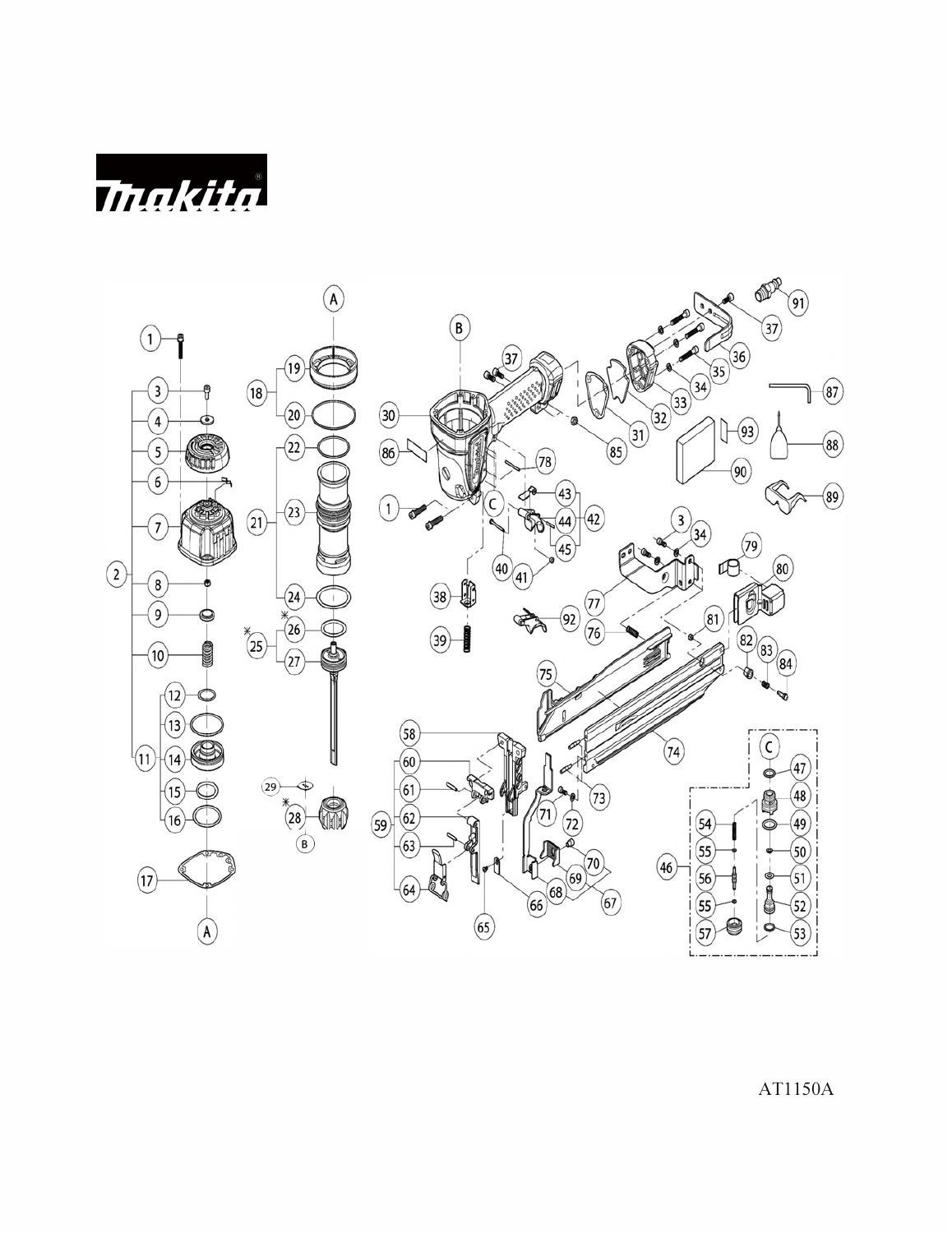| Item No | <b>Type</b>    |      | Ref Ref P Part No | <b>Description</b>         | Qty          | Unit       |
|---------|----------------|------|-------------------|----------------------------|--------------|------------|
| 001     |                |      | B0000-0301        | <b>SCREW SET 5X25</b>      | 6            | PC.        |
| 002     | $\overline{c}$ |      | K0300-3431        | TOP CAP SET                | 1            | <b>SET</b> |
|         |                | INC. |                   | Item No. 3 - 11            |              |            |
| 003     |                |      | A0000-1131        | SCREW 5X10                 | 3            | PC.        |
| 004     |                |      | A0005-1271        | <b>FLAT WASHER</b>         | $\mathbf{1}$ | PC.        |
| 005     |                |      | A0304-0611        | <b>EXHAUST COVER</b>       | 1            | PC.        |
| 006     |                |      | A0105-0081        | <b>LEAF SPRING</b>         | 1            | PC.        |
| 007     |                |      | A0301-1221        | <b>TOP CAP</b>             | 1            | PC.        |
| 008     |                |      | A0004-0001        | HEX. NUT M5                | 1            | PC.        |
| 009     | $\overline{2}$ |      | 424010-7          | <b>SEAL AIR</b>            | 1            | PC.        |
| 010     |                |      | A0100-2391        | <b>COMPRESSION SPRING</b>  | 1            | PC.        |
| 011     | $\sqrt{2}$     |      | K0300-3441        | DISC VALVE SET             | 1            | <b>SET</b> |
|         |                | INC. |                   | Item No. 12 - 16           |              |            |
| 012     |                |      | A0200-2121        | O-RING 20.8X2.4            | 1            | PC.        |
| 013     |                |      | A0200-1701        | O-RING 47.3X2.62           | 1            | PC.        |
| 014     |                |      | A0308-0591        | <b>DISC VALVE</b>          | 1            | PC.        |
| 015     |                |      | A0200-4131        | O-RING 30X4                | 1            | PC.        |
| 016     |                |      | A0200-4121        | O-RING 41.7X3.5            | $\mathbf{1}$ | PC.        |
| 017     |                |      | A0205-0571        | <b>TOP CAP GASKET</b>      | 1            | PC.        |
| 018     |                |      | B0300-3451        | <b>SPACER SET</b>          | 1            | <b>SET</b> |
|         |                | INC. |                   | Item No. 19, 20            |              |            |
| 019     |                |      | A0800-0861        | SPACER "POM"               | $\mathbf{1}$ | PC.        |
| 020     |                |      | A0200-1011        | O-RING 64X2                | 1            | PC.        |
| 021     |                |      | B0300-3461        | <b>CYLINDER SET</b>        | 1            | <b>SET</b> |
|         |                | INC. |                   | Item No. 22-24             |              |            |
| 022     |                |      | A0200-2231        | <b>O-RING 45X2</b>         | 1            | PC.        |
| 023     |                |      | A0303-0831        | <b>CYLINDER</b>            | 1            | PC.        |
| 024     |                |      | A0200-3821        | O-RING 44.7X3.5            | 1            | PC.        |
| 025     |                |      | B0600-1831        | PISTON UNIT                | 1            | <b>SET</b> |
|         |                | INC. |                   | Item No. 26,27             |              |            |
| 026     |                |      | A0200-2921        | O-RING 33.8X3.5            | 1            | PC.        |
| 027     |                |      | B0600-2361        | DRIVER COMPLETE            | 1            | PC.        |
| 028     |                |      | A0309-0751        | <b>BUMPER</b>              | 1            | PC.        |
| 029     |                |      | A0310-0671        | <b>NOZZLE</b>              | 1            | PC.        |
| 030     |                |      | K0400-0631        | <b>HOUSING COMPLETE</b>    | 1            | PC.        |
|         |                | INC. | A0401-1611        | <b>MAIN BODY</b>           | 1            | PC.        |
|         |                | INC. | A0204-1391        | <b>GRIP</b>                | 1            | PC.        |
|         |                | INC. | A0919-4721        | <b>CAUTION LABEL</b>       | 1            | PC.        |
| 030A    | $\overline{2}$ |      | A0316-0301        | <b>HOUSING BUMPER R</b>    | 1            | PC.        |
| 030B    | $\overline{c}$ |      | A0316-0291        | <b>HOUSING BUMPER L</b>    | 1            | PC.        |
| 031     |                |      | A0205-0551        | <b>INLET CAP GASKET</b>    | 1            | PC.        |
| 032     |                |      | A0203-0151        | <b>INLET FILTER</b>        | 1            | PC.        |
| 033     |                |      | A0306-0811        | <b>INLET CAP</b>           | 1            | PC.        |
| 034     |                |      | A0005-0031        | WASHER #5X1.2t             | 5            | PC.        |
| 035     |                |      | A0000-0161        | SCREW 5X30                 | 3            | PC.        |
| 036     |                |      | A0316-0311        | <b>HOOK</b>                | 1            | PC.        |
| 037     |                |      | A0000-0061        | <b>SCREW 5*12</b>          | 3            | PC.        |
| 038     |                |      | A0712-1421        | <b>HOLDER</b>              | 1            | PC.        |
| 039     |                |      | A0100-2371        | <b>SPRING</b>              | 1            | PC.        |
| 040     |                |      | A0006-0732        | <b>TRIGGER PIN</b>         | 1            | PC.        |
| 041     |                |      | A0005-0311        | PIN RETAINER 5.5X2         | 1            | PC.        |
| 042     | 3              |      | K0500-2851        | TRIGGER ASS'Y(DUAL-ACTION) | 1            | <b>SET</b> |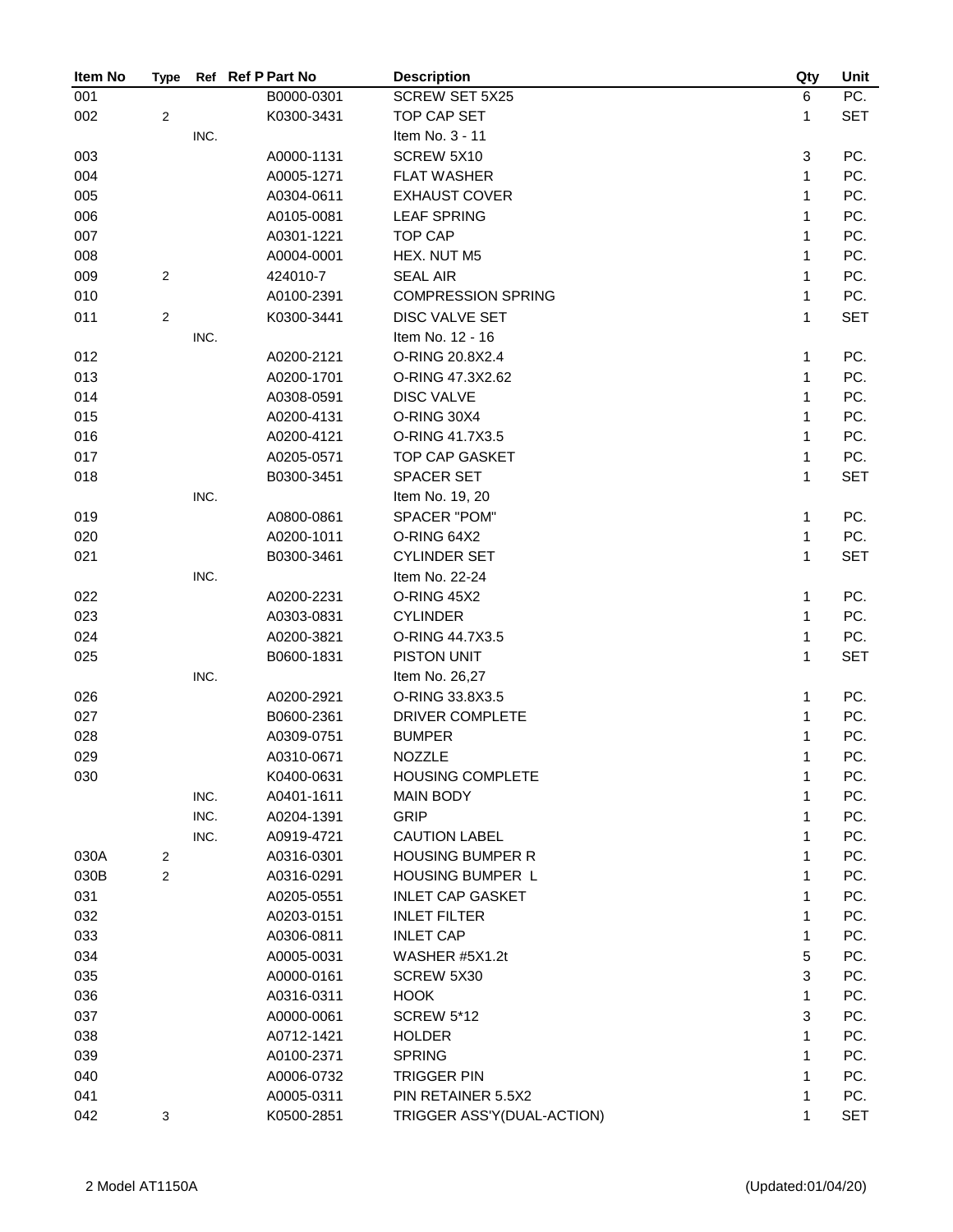| Item No    | <b>Type</b>    | Ref  | <b>Ref P Part No</b>     | <b>Description</b>               | Qty            | Unit       |
|------------|----------------|------|--------------------------|----------------------------------|----------------|------------|
|            |                | INC. |                          | Item No. 43 - 45                 |                |            |
| 043        |                |      | A0501-0551               | TRIGGER, INNER                   | 1              | PC.        |
| 044        | 2              |      | A0500-1461               | <b>TRIGGER</b>                   | 1              | PC.        |
| 045        |                |      | A0011-0251               | SPRING PIN 2.5X16                | 1              | PC.        |
| 046        | $\overline{2}$ |      | K0500-1351               | TRIGGER VALVE SET                | 1              | <b>SET</b> |
|            |                | INC. |                          | Item No. 47 - 57                 |                |            |
| 047        |                |      | A0200-2111               | O-RING 13.8X1.9                  | 1              | PC.        |
| 048        |                |      | A0503-0391               | TRIGGER VALVE GUIDE "POM"        | 1              | PC.        |
| 049        |                |      | A0200-2071               | O-RING 17.8X1.9                  | 1              | PC.        |
| 050        |                |      | A0200-4061               | O-RING 5.5X1.8                   | 1              | PC.        |
| 051        |                |      | A0200-2471               | O-RING 7.59X2.62                 | 1              | PC.        |
| 052        |                |      | A0504-0641               | PILOT VALVE                      | 1              | PC.        |
| 053        |                |      | A0200-4071               | O-RING 12.1X1.7                  | 1              | PC.        |
| 054        |                |      | A0100-1301               | <b>COMPRESSION SPRING</b>        | 1              | PC.        |
| 055        |                |      | A0200-3891               | O-RING 2.5X1.5                   | $\overline{2}$ | PC.        |
| 056        |                |      | A0504-0621               | TRIGGER VALVE STEM               | 1              | PC.        |
| 057        |                |      | A0503-0671               | TRIGGER VALVE CASE               | 1              | PC.        |
| 058        |                |      | A0713-0791               | <b>DRIVER GUIDE</b>              | 1              | PC.        |
| 059        |                |      | B0700-5111               | DRIVER GUIDE COVER SET           | 1              | <b>SET</b> |
|            |                | INC. |                          | Item No. 60 - 64                 |                |            |
| 060        |                |      | A0719-0981               | <b>STOPPER</b>                   | 1              | PC.        |
| 061        |                |      | A0006-0671               | <b>PIN</b>                       | 1              | PC.        |
| 062        |                |      | A0713-0801               | <b>DOOR</b>                      | 1              | PC.        |
| 063        |                |      | A0011-0601               | SPRING PIN 3X18                  | 1              | PC.        |
| 064        |                |      | B0800-0341               | <b>CLICK LEVER SET</b>           | 1              | PC.        |
| 065        |                |      | A0000-1451               | <b>SCREW M3X6</b>                | 1              | PC.        |
| 066        |                |      | A0708-0571               | <b>PLATE</b>                     | 1              | PC.        |
| 067        |                |      | B0700-5101               | <b>CONTACT ARM SET</b>           | 1              | <b>SET</b> |
| 068        |                |      | A0711-2401               | <b>CONTACT ARM</b>               | 1              | PC.        |
| 069        |                |      | A0714-0491               | <b>SAFETY ELEMENT</b>            | 1              | PC.        |
| 070        |                |      | A0000-0331               | <b>SCREW 5X6</b>                 | 1              | PC.        |
| 071        |                |      | A0000-0231               | SCREW 4X12                       | 1              | PC.        |
| 072        |                |      | A0005-0561               | WASHER 4X8X0.5                   | 1              | PC.        |
| 073        |                |      | A0006-1481               | <b>PIN</b>                       | $\overline{2}$ | PC.        |
|            |                |      |                          | MAGAZINE COMPLETE                | 1              | PC.        |
| 074        |                | INC. | K0700-5601<br>A0702-0971 | MAGAZINE                         | 1              | PC.        |
|            |                | INC. | A0919-5611               | <b>DECORATION LABEL</b>          | 1              | PC.        |
| 075        |                |      | K0700-5581               | MAGAZINE COVER COMPLETE          | 1              | PC.        |
|            |                | INC. | A0700-2011               | <b>MAGAZINE COVER</b>            | 1              | PC.        |
|            |                | INC. | A0919-5571               | <b>CAUTION LABEL</b>             | 1              | PC.        |
|            |                | INC. | A0919-5561               | <b>CAUTION LABEL</b>             | 1              | PC.        |
|            |                | INC. | A0919-5541               | <b>WARNING LABEL</b>             | 1              | PC.        |
|            |                |      |                          | <b>COMPRESSION SPRING</b>        | 1              | PC.        |
| 076<br>077 |                |      | A0100-0241               | <b>SUPPORT</b>                   | 1              | PC.        |
|            |                |      | A0706-1521               |                                  |                |            |
| 078<br>079 |                |      | A0011-0151<br>A0102-0151 | SPRING PIN 3X28<br><b>SPRING</b> | 4<br>1         | PC.<br>PC. |
| 080        |                |      | A0707-1921               | <b>PUSHER</b>                    | 1              | PC.        |
| 081        |                |      | A0005-0291               | PIN RETAINER 6X2.9               | 1              | PC.        |
| 082        |                |      | A0719-0991               | <b>RETAINER SEAT</b>             | 1              | PC.        |
| 083        |                |      | A0100-2461               | <b>SPRING</b>                    | 1              | PC.        |
| 084        |                |      | A0007-0621               | <b>RETAINER</b>                  | 1              | PC.        |
| 085        |                |      | A0004-0021               | NYLON NUT M5                     | $\overline{2}$ | PC.        |
|            |                |      |                          |                                  |                |            |